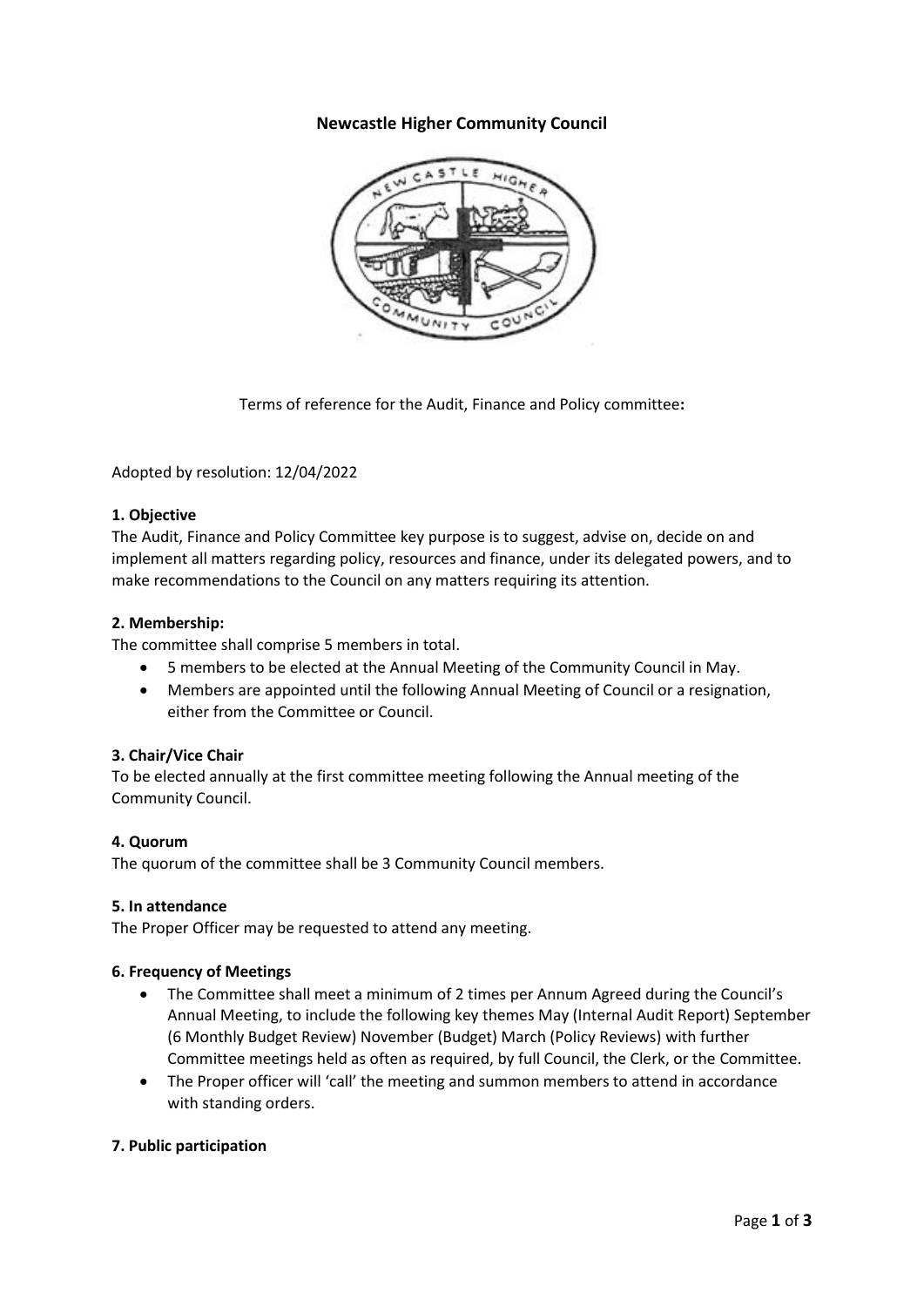• The Public and Press will be admitted to all meetings of the Committee in line with the Council's Standing Orders. If required, the Committee will have the right to pass a resolution to exclude the press and public in accordance with s1(2) of the Public Bodies (Admission to Meetings) Act 1960 where the Press and Public be excluded from the meeting during consideration of these items due to the confidential nature of this item. Where the press and public are likely to be excluded from the meeting this will be advertised on the Committee's agenda.

### **8. Voting**

• Only appointed committee members may vote and participate at a meeting. In the case of an equal vote the Chairman of that meeting shall have a second or casting vote.

### **9. Appointment of Working groups:**

• The Committee may as it feels fit appoint working parties made up of no less than 2 members of the committee, to undertake work relating to any of its duties or responsibilities and report back to the Committee, the Committee will determine the terms of reference for the working group.

#### **10. Minutes**

- Minutes of all meetings will be recorded by the Proper Officer (or delegated) and circulated to all members of the committee and to all Full Council members.
- All resolutions and recommendations made to Full Council shall be recorded in the minutes of the appropriate meeting.

### **11. Delegated Powers:**

The Audit, Finance and Policy Committee has delegated powers for the following:

- To be responsible for the banking, financial and accounting methods.
- To monitor the council's income and expenditure against the budget
- To prepare the council's annual budget
- To make a recommendation to the council of the precept required for the next financial year
- To consider financial planning and the allocation of reserves
- To ensure the council is adequately insured
- To ensure the council observes its financial regulations
- To review the financial regulations and financial risk assessment annually, make recommendations for change to the council
- To review and update any policies on a yearly basis.
- To implement policies identified by councillors and clerk that are deemed necessary.
- To review the internal and external audit reports and implement any recommendations